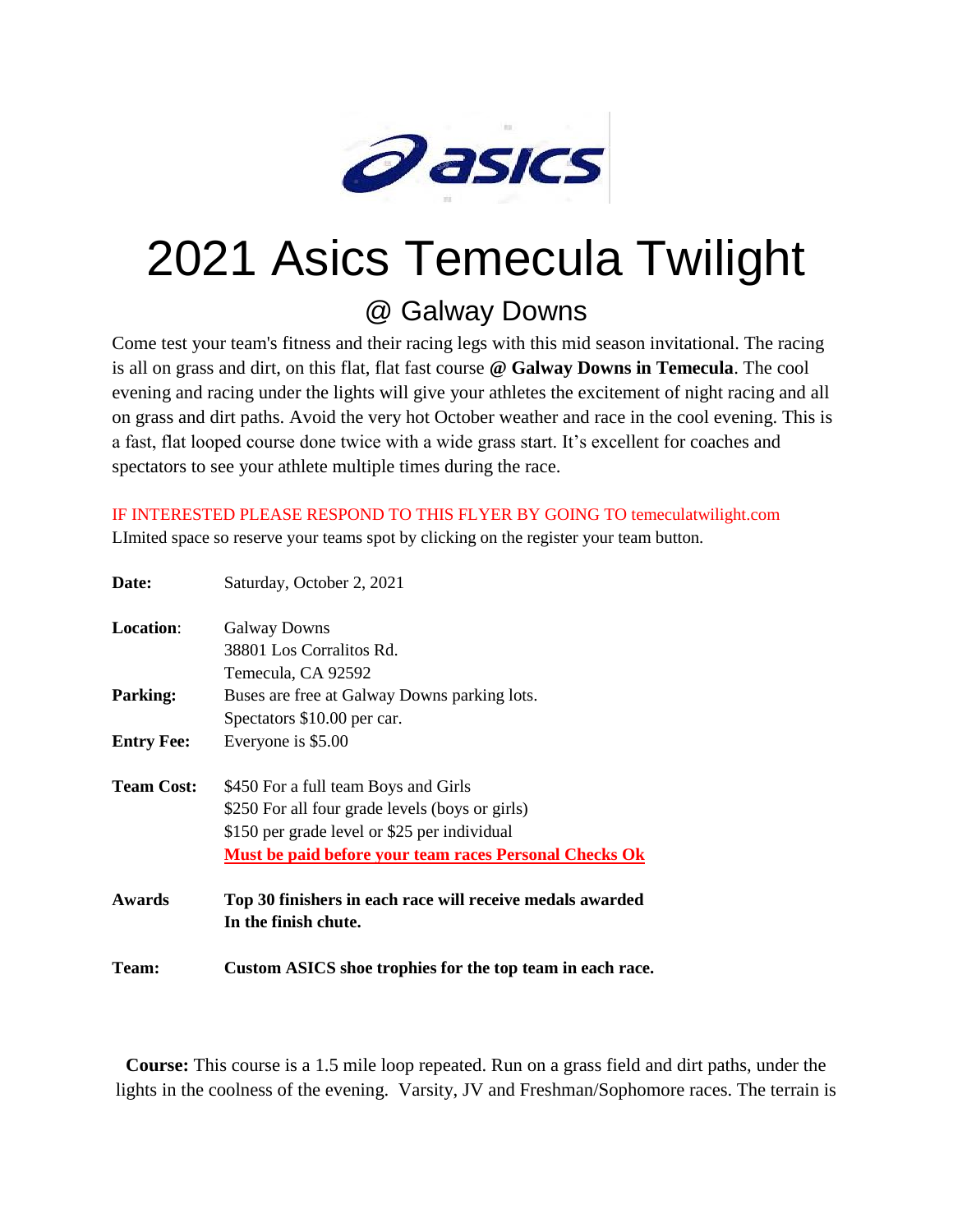all flat, fast grass and dirt, with a wide grass start. A great invite to test your teams mid-season fitness. This is also an excellent spectator course for coaches and parents alike. Digital scoreboard at the finish line for immediate individual and team place and time.

| <b>Race Schedule:</b> | All Divisions are together |                            |
|-----------------------|----------------------------|----------------------------|
|                       | Girls Freshman 6:00        | Boys Freshman 6:25         |
|                       | Girls Sophomore 6:50       | <b>Boys Sophomore 7:15</b> |
|                       | Girls JV 7:40              | <b>Boys JV 8:05</b>        |
|                       | <b>Sundown Showdown</b>    |                            |
|                       | Girls Varsity 8:30         | Boys varsity 8:55          |

**Snack Bar/food:** Galway Downs will be offering a variety of different Food and Beverage options during this year's event.This year we will be offering a wide array of food trucks and refreshment stands for your enjoyment.

**T-Shirts:** Custom unique 100% cotton, will be on sale for \$20.00 **Questions:** Contact Bill Reeves, meet director, at 951-440-5725 or by email at reeves3244@yahoo.com **Registration:** Starts on Monday August 1, 2021 (deadline is Sunday, Midnight September 26) Online at [www.finishedresults.com](http://www.finishedresults.com/) Problems contact [support@finishedresults.com](mailto:support@finishedresults.com)

I prefer to have you bring your check, then there is no confusion about payment. \*\*\*If you need to send your check make payable to; Vista Murrieta Cross Country

> Vista Murrieta High School 28251 Clinton Keith Road Murrieta, CA 92563 Att. Coley Candaele

Checks preferred to be brought on meet day. Teams may not complete without submitting the full payment.

**Results:** Race results will be available during the meet and following the meet on finishedresults.com and posted also on prepcaltrack.com.